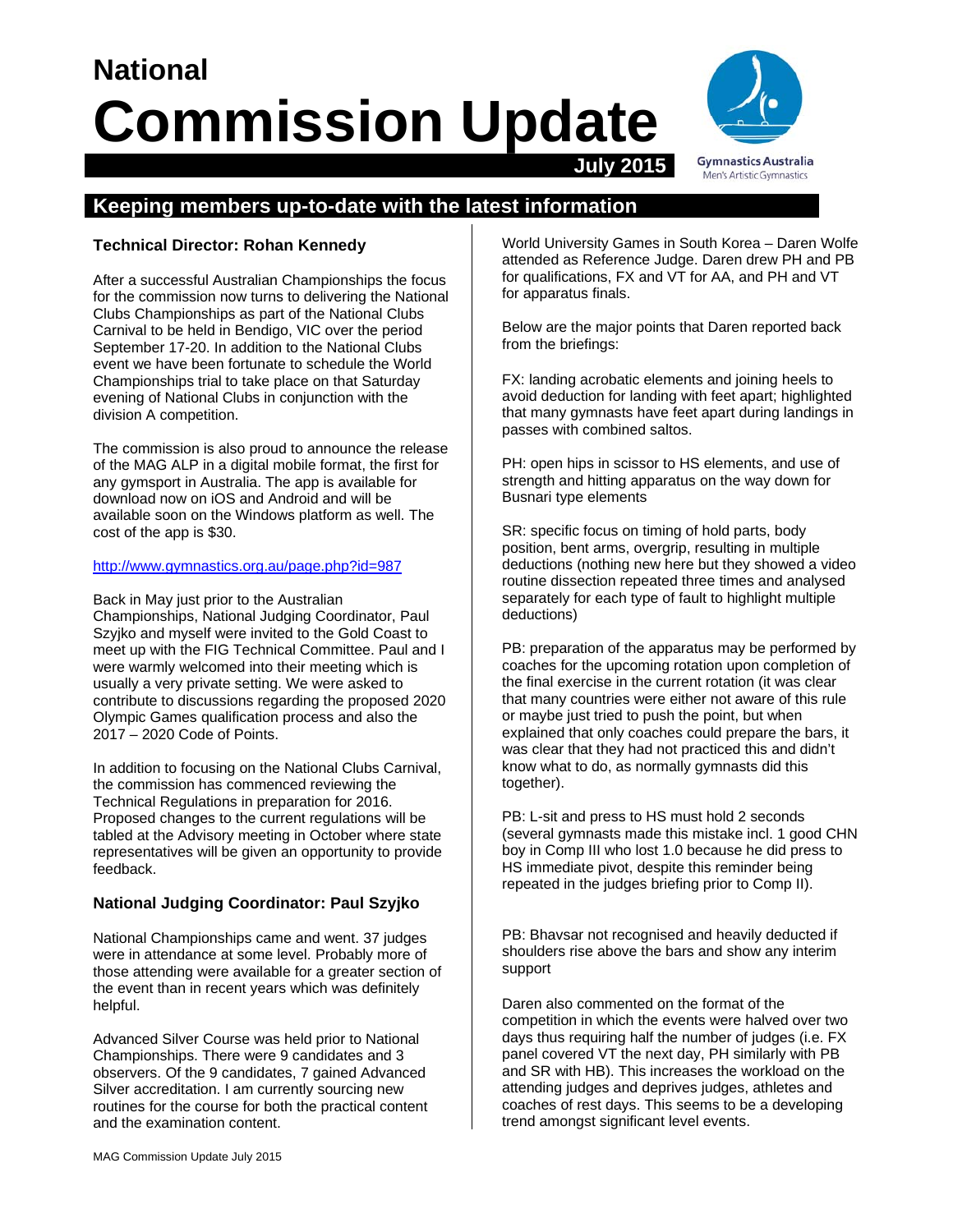Brad Mannix has been appointed as judge for Australia to the Japan Junior International and will also travel to New Zealand as judge with the Open Levels Tour.

A revised version of the Code of Points has now been released and is available on the FIG website. This incorporates rules embodied in Newsletters released during the course of this cycle. Also released is a Symbols booklet prepared largely by Andrew Tombs of GBR which adds greater structure and system to the use of symbols. This is likely to become an assessable section of the international judges courses.

# **General Member – Judging: Andrew Cordery**

At the time of the last commission update in March it was announced Andrew and his wife had just welcomed their  $2^{nd}$  child into their family. Andrew has taken some time away from gymnastics however has still been an active contributor to the commission throughout this period. The commission has not burdened Andrew with any additional tasks or workload during this period which is why he has not provided an update on his portfolio.

#### **General Member – Coaching: Sean Wilson**

The online course for the MAG Advanced Coach Accreditation is now live on the Gymnastics Australia website. This course is for anyone looking to attain an Advanced accreditation as well as anyone who currently holds an Advanced accreditation who would like to refresh or improve their knowledge in this area. The MAG specific content is based around level 3-6 of the ALP and contains a number of useful drills and coaching tips. For more information please follow the link below.

#### http://www.gymnastics.org.au/page.php?id=1003

Also, the Pathways team have recently begun their Australia wide roadshow to discuss strategies for the long-term development of international medal winning athletes in MAG, WAG, RG and TRP. For MAG there are two sessions. The first is to provide information about Gymnastics Australia's Pathways programs, including a demonstration of the new Virtual Assessment Tool. This session is open to anyone who is interested within the MAG community. The second part is a practical session for coaches on the new IDEAL Skills curriculum. All coaches intending to use the new MAG IDEAL Skills should attend this as the curriculum will become the basis of athlete selection to Team Future Camps in 2016. For more information please follow the link below.

http://www.gymnastics.org.au/article.php?group\_id=14 415&id=36

### **National Program Update – John Curtin**



#### **World University Games**

The Australian men's team recently competed in the World University Games in Gwangju, Korea.

Gymnasts: James Bacueti (NCE/ACT), Tyson Bull (Uni Illinois/VIC), Michael Mercieca (NCE/QLD), Mitchell Morgans (NCE/QLD), Trenten Wan (NCE/QLD) Officials: John Curtin (Head of Delegation / Coach), Sergei Chinkar (Coach), Phil Cossens (Physio), Daren Wolfe (Judge).

The experience gained by the gymnasts was of great benefit, having the opportunity to compete in a large international competition & to experience a big multisport event, living in a village situation. The competition was an unusual format (similar to Commonwealth Games) with Team/Qualification being held over two days, followed by AA final on day 3 & apparatus finals in two sessions on the fourth day.

Our team generally struggled on podium and some of the less experienced guys were obviously over-awed by the size and quality of the event as a whole. Briefly, the team suffered on day 1 with too many falls on Floor & Pommels; Rings was a clean round with four hit routines. Day 2 was a little better with one missed routine on each event.

The team finished in 15<sup>th</sup> place & the overall team performance was disappointing but hopefully the experience will benefit the guys moving forward. The competition for James, Mitchell & Tyson was their first senior international competition on a podium; all had their problems in the competition.

Mike did well to hit all 6 routines & steady the team; his experience helping him to cope better with the event, although preparation was a struggle at times managing injuries that disrupted training at times.

Tyson struggled on day 1 missing Floor & Pommel; day 2 was good fighting hard to get through Parallel Bars, he made his High Bar routine with Cassina & Kolman; a tough routine done well; Vault was a steady Yurchenko 1/1.